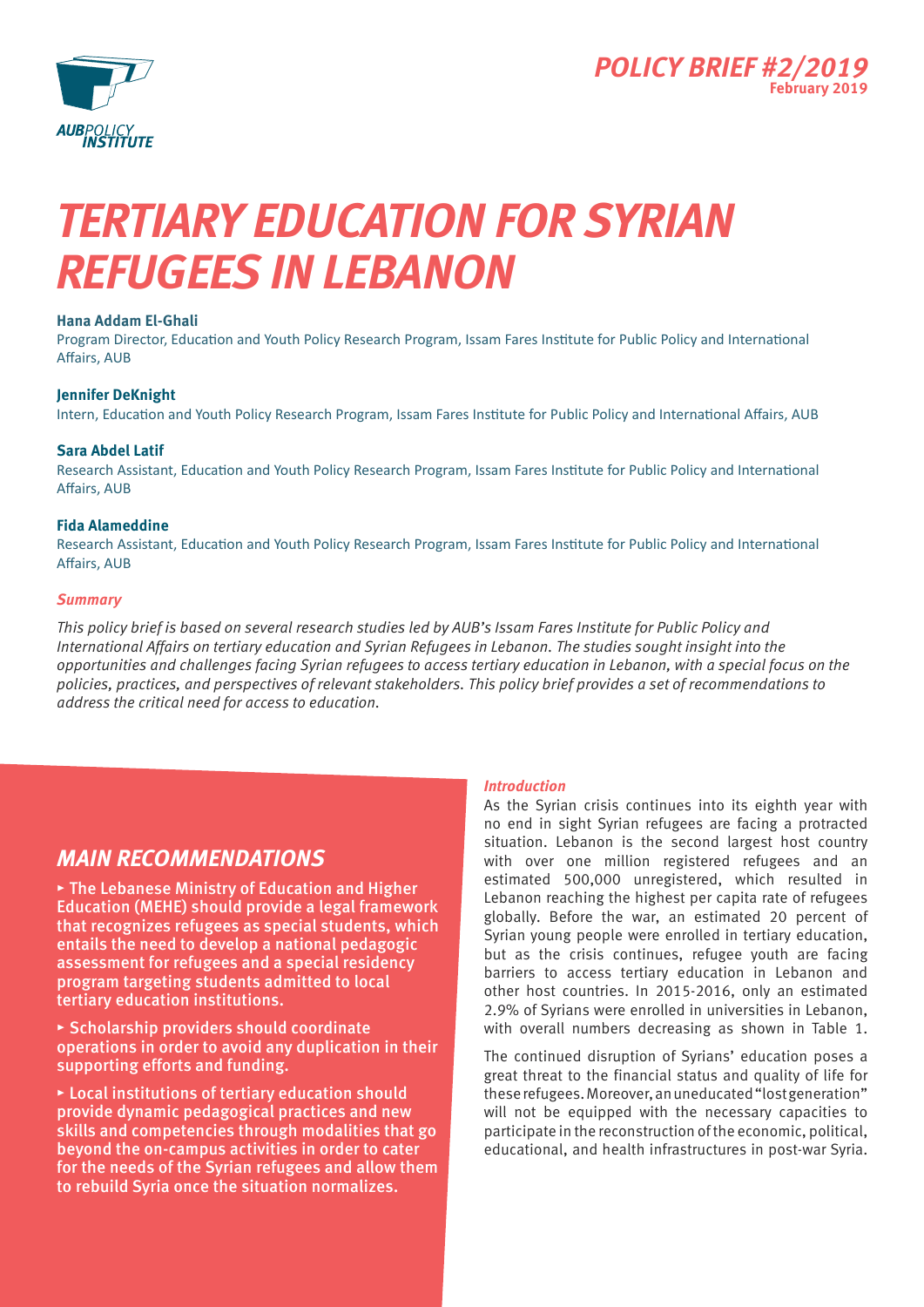| <b>ACADEMIC</b><br><b>YEAR</b> | <b>SYRIAN STUDENTS IN</b><br><b>PRIVATE</b><br><b>UNIVERSITIES</b> | <b>SYRIAN STUDENTS</b><br><b>IN THE LEBANESE</b><br><b>UNIVERSITY (PUBLIC)</b> | <b>TOTAL NUMBER OF</b><br><b>SYRIAN STUDENTS</b><br><b>IN LEBANESE</b><br><b>UNIVERSITIES</b> | <b>TOTAL NUMBER</b><br><b>OF STUDENTS</b><br><b>IN LEBANESE</b><br><b>UNIVERSITIES</b> |
|--------------------------------|--------------------------------------------------------------------|--------------------------------------------------------------------------------|-----------------------------------------------------------------------------------------------|----------------------------------------------------------------------------------------|
| $2013 - 2014$                  |                                                                    | <b>COL</b>                                                                     | 5,549                                                                                         | 187,209                                                                                |
| $2014 - 2015$                  | 5,059                                                              | 2,013                                                                          | 7,072                                                                                         | 190,524                                                                                |
| $2015 - 2016$                  | 4,370                                                              | 1,490                                                                          | 5,860                                                                                         | 214,722                                                                                |
| $2016 - 2017$                  | 4,599                                                              | 1,689                                                                          | 6,288                                                                                         | 196,119                                                                                |
| $2017 - 2018$                  | 5,715                                                              | 1,600                                                                          | 7,315                                                                                         | 140,561                                                                                |

**Table 1. Number of Syrian Students Enrolled in Universities in Lebanon 2013-2018 (Source: MEHE, 2016, 2017, 2019)**

Tertiary education is important and is considered as an instrument of protection in refugee contexts, as it provides youth in conflict settings with an opportunity for peacebuilding and potentially serves as a counter-terrorism method. Recent studies find a lack of clear, consistent policies that support refugee access to tertiary education; scholarship programs emerging as a response to financial barriers; a lack of sufficient coordination among stakeholders; and confusion among Syrian students regarding academic and career options, opportunities and procedures.

*"An uneducated 'lost generation' will not be equipped with the necessary capacities to participate in the reconstruction of the economic, political, educational, and health infrastructures in post-war Syria "*

### *Policies, or lack thereof*

The government has not issued formal policies or decrees for the provision of tertiary education for refugees and Lebanon since the beginning of the Syrian refugee crisis. Additionally, Lebanon does not implement the convention on the international recognition of qualifications in higher education nor is it a signatory of the refugee conventions. However, MEHE is involved in some individual initiatives such as MERIC-Net and the project "Integrating Syrians into Lebanese Higher Education through Recognition of Qualifications".

One of the main challenges refugee students face is that they do not have access to their academic certificates and documents. Students who do not have an original copy of the Syrian Baccalaureate diploma nor an authenticated copy cannot get equivalence and therefore cannot legally enroll at any university. It is sometimes difficult for some students to obtain any academic documentation from institutions at which they had been enrolled and now have turned into rubles. Despite these challenges in securing authentic copies of academic documents, findings show that some local private universities register Syrian refugee students even before ascertaining the equivalency of their certificate or degree, allowing the student more time to get the needed documents.

## *"One of the main challenges refugee students face is that they do not have access to their academic certificates and documents"*

Additionally, students are required to have valid residency permits in Lebanon in order to pursue university studies; yet its costs and procedures are prohibitive. Nonetheless, some universities do not follow up with students to confirm the validity of their residency permits once they have enrolled which is advantageous to them as well.

Despite this, ways to overcome some of the other challenges refugee students face when applying<br>to local universities are still not quite clear. to local universities are still not quite clear.

#### *Affording tertiary education*

Research show that costs are among the main barriers hindering access to tertiary education in Lebanon. One student in Tripoli explained, "University is expensive; we need to pay to get our documents; we need books and transportation… but money can solve it all." As a result, many local and international organizations are working to provide support through scholarships, language support, sponsored programs, and cost of living subsidies. However, findings show a disconnection between potential students and organizations supporting refugees. While some scholarship programs are inundated with applications, others cannot find enough students. Some students are not always aware of the range of opportunities available to refugees, yet others receive support from multiple organizations. Additionally, recent data shows that the number of students enrolling at universities in Lebanon has decreased in recent years as shown in Table 1, indicating that even with the possibility of receiving scholarships many young Syrian refugees are choosing not to pursue their higher education as they are the sole breadwinners for their families, and going to university will prevent them from working to support their families.

### *Uncertain futures*

Should students pursue study subjects that will be relevant upon their return to Syria, or subjects that might provide employment opportunities in Lebanon? For those refugees who are able to access tertiary education, the choice of what to study can be daunting.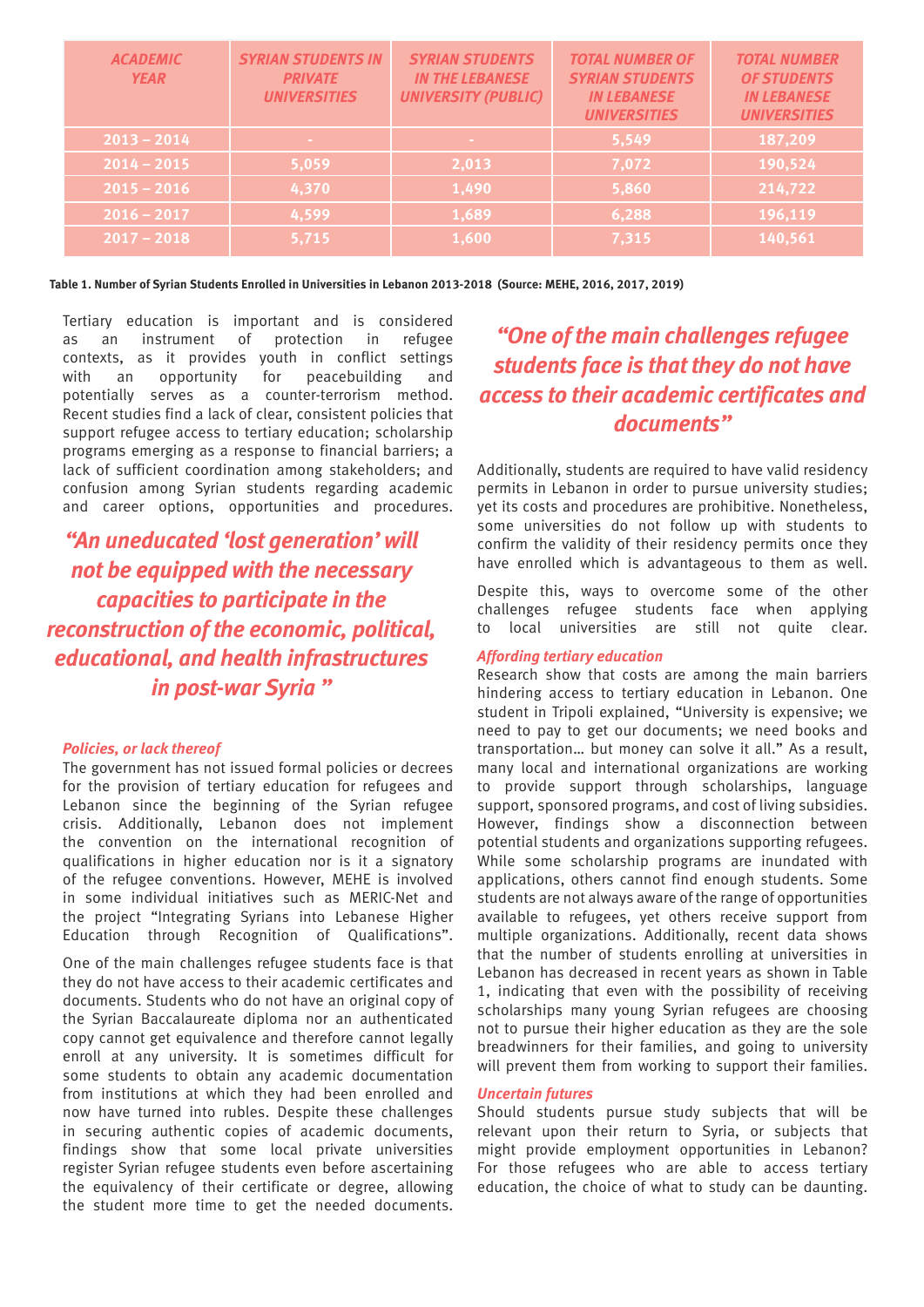

**Figure 1. Enrolled Students, 2018 (Source: Interviews; MEHE, 2018; UNHCR, 2018) 1**

This is because students do not always understand the courses of study and related career paths. A representative at an aid organization in Lebanon explains that "most of the students either don't know where they can excel or don't know what available opportunities are there for them." Refugee students seem disoriented in the choice of the subject of study as they are constrained within the Lebanese labor market laws and regulations. Lebanese labor laws prohibit foreigners from joining many professional syndicates such as Lebanese Order of Physicians, Accountant Associations and others. Additionally, in 2015, the Ministry of Labor issued a decision noting that Syrians can only work in agriculture, construction, and environment sectors, limiting these students' work options.

### *"Refugee students seem disoriented in the choice of the subject of study as they are constrained within the Lebanese labor market laws and regulations"*

Moreover, most of the Syrian refugee students enrolled in local universities do not seem to be well prepared to tackle the academic demands of the courses. Language has emerged as one of the secondary barriers to the success of these students within the Lebanese tertiary education system. In addition, most institutions still offer the traditional undergraduate and graduate programs that may be challenging or irrelevant to many of the refugees.

It is important for local institutions of tertiary education to evolve into multi-dimensional institutions that offer teaching modalities that go beyond oncampus offerings such as connected learning.

Flexible scheduling and dynamic pedagogical practices with curriculum that emphasize skills and competencies, information analysis, critical thinking, problem solving, creativity, and communication are strongly encouraged. It is important for institutions to also introduce programs that develop students' characters to encourage their curiosity, sense of initiative, persistence, adaptability, ethical awareness and reasoning as they are equally essential for refugees.

### *Conclusion*

Increasing access to tertiary education for Syrian refugees is of paramount importance in order not only to prepare the labor force for rebuilding post-war Syria, but also to provide meaning for these young people's lives, and to contribute to the development of the local economy in Lebanon. As the Syrian crisis continues, stakeholders in Lebanon must work together to improve opportunities for refugees to access tertiary education. Investing in the education of young Syrian refugees is an opportunity to empower, and equip them with a critical consciousness for wise decisions, tools for better life choices, and hope for them and others. Investing in tertiary education for refugees is a necessity and a right.

*<sup>1</sup> Note that the estimated number of Syrians between 18 and 24 is from 2017 (for in the Vulnerability Assessment of Syrian Refugees in Lebanon - VASyR 2018 there is no breakdown of age groups in the demographics)*